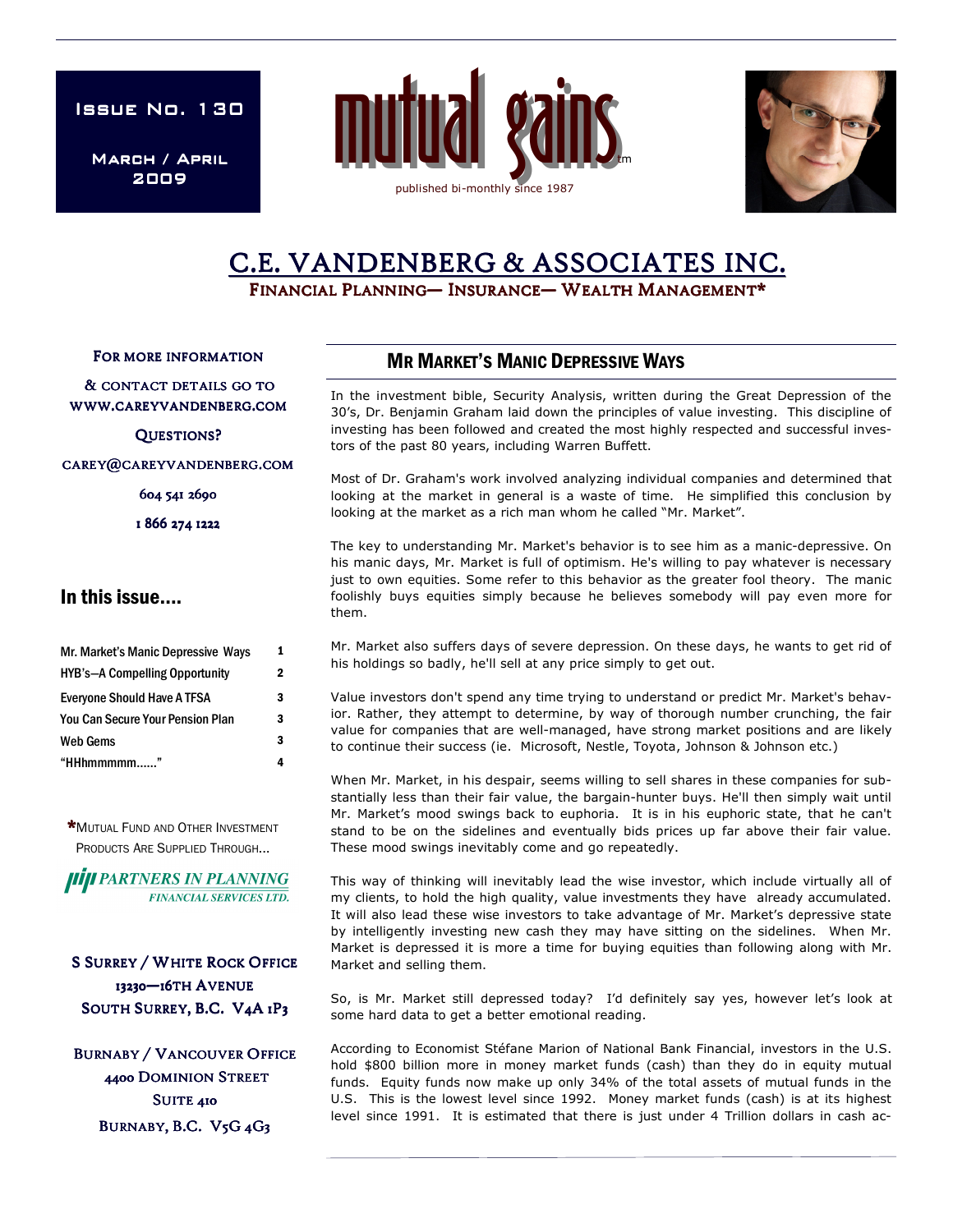Page 2

counts in total in the U.S. At virtually 0% interest it is only a matter of time before this money starts looking for a new home.

## HIGH YIELD BONDS - TODAY'S COMPELLING INVESTMENT OPPORTUNITY

Times like these are painful, uncomfortable, uncertain and yes even a bit scary, however it is in times like these that absolutely fantastic investment opportunities present themselves. High Yield Bonds are a significant investment opportunity today and as, with most like it, only those who act now will reap the rewards. I am convinced the "intelligently bold" who use the cash they hold, will benefit greatly. As you will see, this opportunity can be taken advantage of with relatively low risk, and while you wait you get a high (5 to 13%), interest yield on your investment.

### **Much bad news priced in**



These bonds were sold my "Mr Market" without him really considering the financial strength of the company who issued the bonds. Because of this, the bonds are currently selling at substantially less than their "Par Value", the amount you get when the bond matures. This gives you, the intelligently bold investor, an opportunity for significant capital gains. And again, while you wait for that, you are paid a very healthy interest yield on your investment.

So what is the main risk? Default rates. This is laid out in the chart on the left. The vertical access is the annual rate of return over and above government Tbills. The horizontal access is the amount of loss on the bonds that do default.

Most often, when a company defaults, the bond holders don't lose everything. They recover a part of their investment. In the chart on the left, the "100% loss" points on the farthest left (red diamond, green triangle and blue circle) are assuming that investors recover nothing from their defaulted bond investments. This in itself is highly unlikely.

Now lets look at all the points on the red, green and blue lines. These assume that, at the very far left of

the scale (100% loss on the defaulted bonds) that investor will get, over a 4 year period, an annual rate of return of anywhere from 4 to over 12% per year. The 4% average annual return projection (red triangle) over the next 4 years uses an assumption that 30% of the companies held in a high yield bond portfolio will default on their bonds and thus be forced into bankruptcy. How likely is that? The depression of the 30's" only got to 17% default rates.

Let's bring these 2 risk primary risks down to the nuts and bolts. Assuming 30% of the companies held within a bond portfolio, where substantial work has been done in assessing credit / default risk for each of the corporate bonds held, are forced into bankruptcy (a scenario almost twice as bad as the Depression) and there is 0% recovery on the bonds (100% write off), an investor will earn a little over 4% per year over the next 4 years. Any scenario more positive than that will produce a higher return.

With this kind of thoroughly analyzed default risk you can sleep and know your investment should be more than just okay.

Note: Through January and February this year the equity markets around the world were down by 20% and are still down from the end of 2008. Of the 76 Canadian dollar denominated High Yield Bond Funds only 6 show negative performance for the first 3 months of 2009. The worst performance for that time period is –1.4%. The best is +8.7%. (Morningstar)

#### IF YOU DON'T HAVE THE CASH BUT WANT TO CAPITALIZE ON THE OPPORTUNITY

The interest income paid on High Yield Bond Funds is generally more than enough to pay the interest costs on a loan used to fund the investment. Positive cash flow is key in reducing the risk in borrowing for investment purposes:

#### Example: \$100,000 INVESTMENT IN A HIGH YIELD BOND PORTFOLIO USING BORROWED MONEY

Interest Expense @ 2.5% (Prime Rate) <\$208 / month>

#### Interest Income @ 9.4% (Current Interest Income) \$783 / month

Not taking into tax considerations, you are receiving \$575 per month of positive cash flow. This can be used to pay down the investment loan, or better still (from a tax perspective), pay down debt that is not tax deductible (a principal residence mortgage or other debt). Note: Investment Loans can be done in almost any amount so as to fit comfortably within a financial plan.

Source: Investment manager conference calls, Mackenzie Feb 12 & Natl Bank Feb 24, AGF meeting Jan 21, Invesco Trimark, Rex Chong PPT Feb 11

Disclaimer: Carey Vandenberg is a Financial Planner with Partners In Planning Financial Services Ltd (PIPFS). The views expressed have not been endorsed by PIPFS. The information contained does not constitute an offer or solicitation to buy or sell any investment fund, security or other product or service. This is not intended to provide specific financial, investment, tax, legal or accounting advice for you, and should not be relied upon in that regard. You should not act or rely on the information without seeking the advice of a professional. Commissions, trailing commissions, management fees and expenses all may be associated with mutual fund investments. Please read the prospectus before investing. Mutual funds are not guaranteed, their values change frequently and past performance may not be repeated.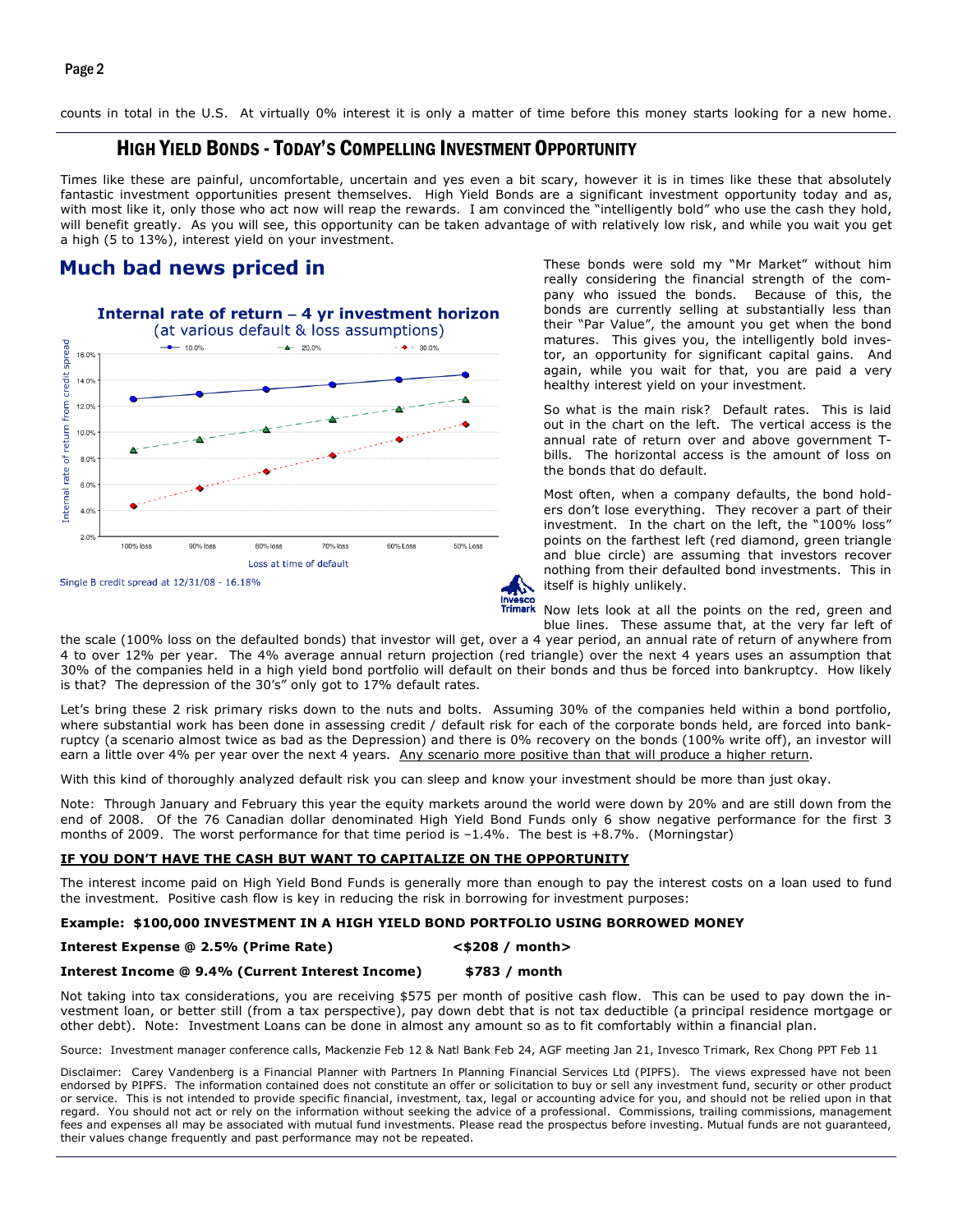# EVERYONE, YES EVERYONE (18+) SHOULD HAVE A TAX FREE SAVINGS ACCOUNTS (TFSA)

The TFSA, which became available on January 1st still has a few misunderstandings about it and thus I will try and clear some of those up.

First misunderstanding is that a TFSA is simply a savings account so the comment is made, "with such low interest rates the tax to pay on that money is more negligible than the negligible interest rates. What's the point?".

A TFSA is simply the name of the bucket in which you put your savings account or any other investment you may hold. This bucket lets you earn interest, dividends and capital gains TAX FREE as long as it stays there. The TFSA is much like another "Plan" that has the word "Savings" in. The Registered Retirement SAVINGS Plan which too, can hold almost anything. (Technically, they should have called the TFSA a TFSP—Tax Free Savings PLAN—to reduce confusion, but I digress). In other words, a Savings Account is only 1 of many available things you can put into your TFSA bucket.

Another error I have come across is that someone will open a TFSA by transferring money from a savings account with miniscule interest. If you will soon be making an investment or already hold an investment with potential for strong capital gains or one with higher interest (like High Yield Bonds), then those should be put into your TFSA before anything else.

A very common question is what is better, a TFSA or an RRSP? They are in fact very different from each other. For most people, the RRSP should be maximized first. Any additional monies should go into the TFSA. If you expect to be retiring on a very low income (under \$15,000) or on a healthy retirement income (\$67,000 or more) then the TFSA could make sense as a partial or whole replacement of future RRSP contributions. If you expect to have less retirement income than you are earning during your working years and you expect that amount to be between \$15,000 and \$67,000 then the RRSP will give you more tax savings. Having said all of that however, a financial planner will help you decide the best route to take… for your unique situation.

If you have a money in a savings account or an investment outside of an RRSP or RRIF, yes, you should open a TFSA this year. In fact, if you have money sitting in a chequing or saving account, hold investments outside your RRSP or maximize your RRSP contributions you should open a TFSA this year. The tax savings will snowball with each passing year.

# YOU CAN SECURE YOUR PENSION PLAN

With company layoffs and corporate bankruptcies in the news, the question of the safety of your pension plan may be pressing on your mind. This has been brought home especially with the talk of GM and Chrysler potentially filing for bankruptcy and with it the risk that your pension plan may not pay out as you expect or have always been relying on. A company going through bankruptcy at anytime in the future could mean benefits being received by those already retired could very well be cut significantly. As well, those currently working could see their expected future pension benefits greatly reduced.

Pension plans, no matter how you slice it are not guaranteed. Much of their stability is directly linked with the financial health of the companies who have put them in place for their employees.

Over the last 22 years I have transferred many pension plans to locked in RRSP's. Before that route is decided on, calculations are first done to determine if that makes sense, ALL THINGS CONSIDERED. In the past, when it did made sense to transfer a pension to a Locked In RRSP the investment options were not as wide as they are today.

Currently, there are insured plans which offer guaranteed income for life with the potential of your income increasing more than it would with a pension plan. They start at a guaranteed 5% per year and can increase every 3 years based on the market. If 3 years from now your portfolio is higher then you have an increase of your income by exactly the amount of the market increase. That becomes your new guaranteed income level.

Since a number of life insurance companies offer these "Guaranteed Minimum Withdrawal Benefit" (GMWB) plans, and if you are feeling ultra cautious you can even spread your Pension Plan proceeds across 2 or more life insurance co's. Although it isn't necessary, it is an option.

Along with that, the money in a Locked In RRSP can be transferred to your heirs upon your death. This can't be done with a pension plan, even if your company manages to survive. Pension plan assets disappear with the last surviving spouse.

### WEB GEMS

CANADA REVENUE AGENCY (CRA) ACCOUNT FOR INDIVIDUALS— go to www.cra-arc.gc.ca/myaccount/index.html to track your refund, check your government benefit payments, your RRSP limit, Home Buyers' Plan, Lifelong Learning Plan or to set up direct deposit for your income taxes, instalments change your address, apply for various benefits etc.

ELECTRONIC RECYCLING ASSOCIATION (ERA) - Whenever I have an electronic item that is past it's useful life I put it in a box and hope at some point, I will be able to send it somewhere other than the garbage can. These items include cell phones, computers, monitors, TV's or computer parts. These can be brought to their Vancouver warehouse on East 69th in Vancouver or for computers and laptops The Bay and Zellers will accept them at a few locations. ERA is currently in urgent need of donations of computers and laptops in particular. These are refurbished and sent to various charities and families in need and they are currently getting 5 times as many requests for computers as last year. Companies willing to donate old equipment can contact ERA for pickup. For all the details, including ERA's other locations go to www.era.ca